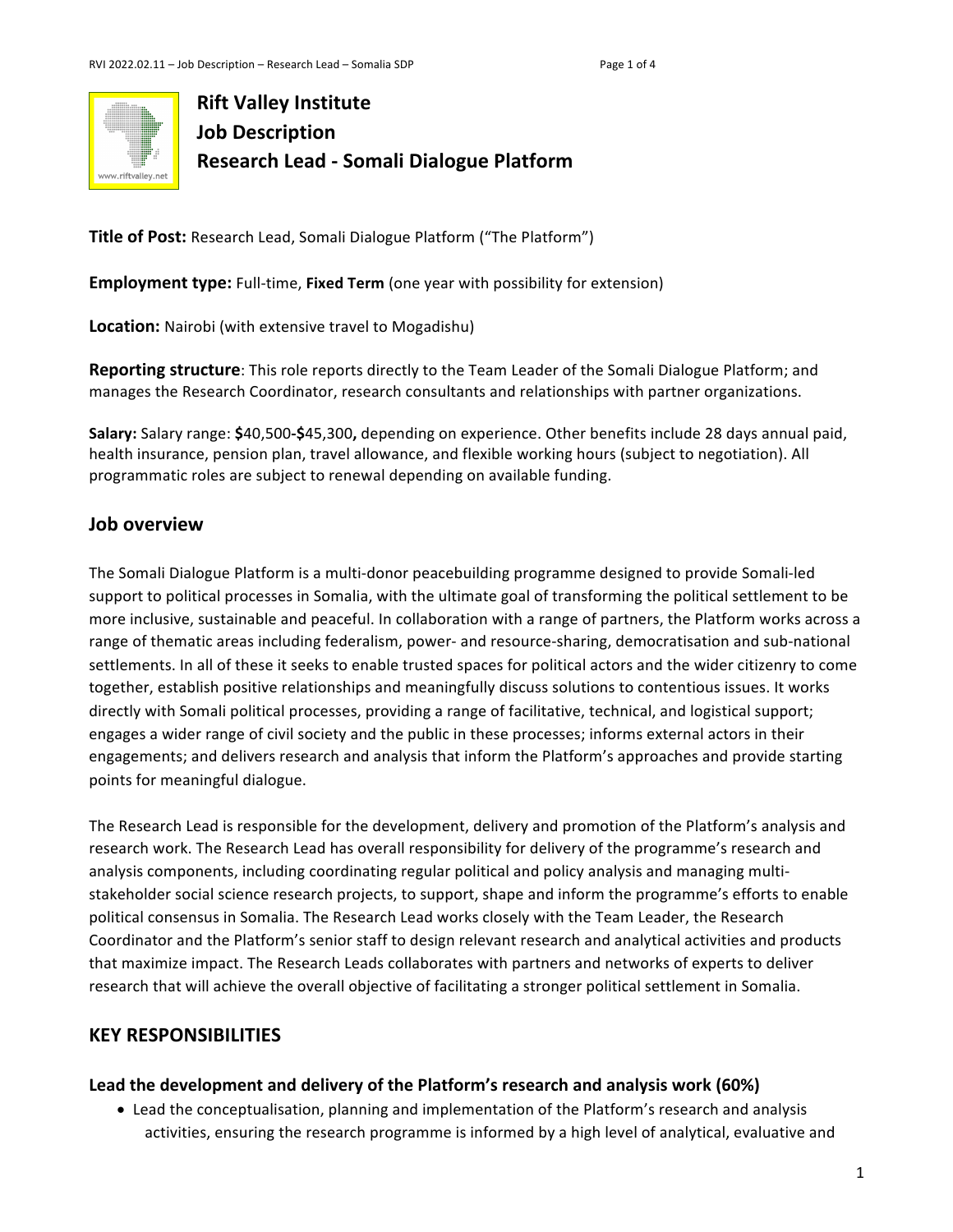innovative thinking to develop the Platform

- Work closely with the Platform representatives, staff, Somali partners and external actors to ensure the design of research activities and outputs is appropriate.
- Work closely with other Platform senior staff to set overall strategy, planning and approach, and ensure research work is seamlessly integrated with other activities
- Ensure the Platform's research is based on robust design and methodologies, and is relevant and responsive to the needs of stakeholders in political dialogues.
- Establish and oversee rigorous systems for data collection, management and analysis
- Undertake primary research when appropriate (literature reviews, key informant interviews) and analysis of primary data
- Manage and oversee the production of research outputs and publications, with support from RVI's publications team, as well as consultant copy-editors and graphic designers
- Support dissemination and uptake strategies for research findings and analytical insights through dissemination in various formats including presentations in donor briefings, policy advisory workshops and engagement events.
- Develop collaborative partnerships with Somali organisations from whom the Platform can commission high-quality research outputs
- Identify and manage consultants that can support the Platform's research activities.

#### **Programme management (40%)**

- Manage the budget for the Platform's research activities ensuring they are within budget and demonstrate value-for-money, working closely with the Platform Team Leader and Grant and operations Manager
- Line-Manage and support the Research Coordinator and research consultants, managing the changing composition of the research team, and ensuring the safety and wellbeing of staff and consultants undertaking research.
- Support and mentor junior researchers working on the Platform
- Ensure Platform research activities are conducted adherence with RVI's values and ethics

These are the normal duties which the RVI requires from you at the date of your appointment. It may be necessary to alter these duties in accordance with the needs of the job and the organisation. Any changes will be made in consultation with you.

## **Person Specification**

#### **Knowledge and Qualifications**

- Minimum of a Masters degree in a relevant field of study
- Excellent and detailed understanding of current and historical political dynamics in Somalia and the region
- Excellent grasp of social science research design and methodology and concepts especially qualitative methods
- Expertise and knowledge in the field of peacebuilding, democratisation, federalism, and state-building.
- Demonstrable commitment to the Platform's core vision and principles